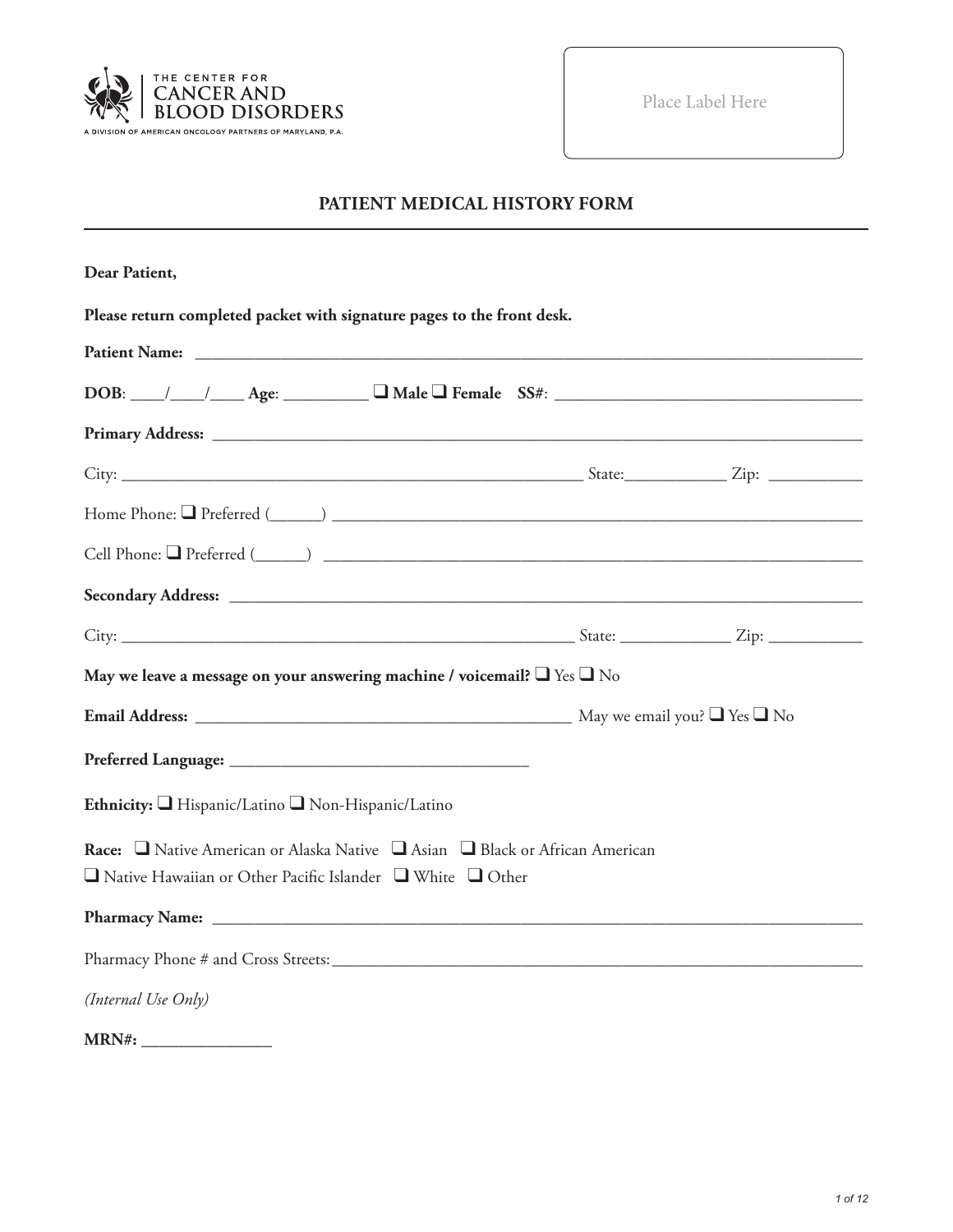| Please list any additional Physicians you see: (Include Phone #):<br><u> 2000 - Andrea Andrew Maria (h. 18</u>                                    |  |
|---------------------------------------------------------------------------------------------------------------------------------------------------|--|
|                                                                                                                                                   |  |
|                                                                                                                                                   |  |
|                                                                                                                                                   |  |
| <b>Emergency Contact Name:</b>                                                                                                                    |  |
|                                                                                                                                                   |  |
| <b>Employment Status:</b>                                                                                                                         |  |
| $\Box$ Employed/Self Employed $\Box$ Unemployed $\Box$ Retired<br>$\Box$ Disabled                                                                 |  |
|                                                                                                                                                   |  |
|                                                                                                                                                   |  |
| <b>Advanced Directives:</b>                                                                                                                       |  |
| <b>Living Will</b> $\Box$ Yes $\Box$ No $\Box$ Unknown<br>Durable Power of Attorney U Yes U No Unknown<br>DNR $\Box$ Yes $\Box$ No $\Box$ Unknown |  |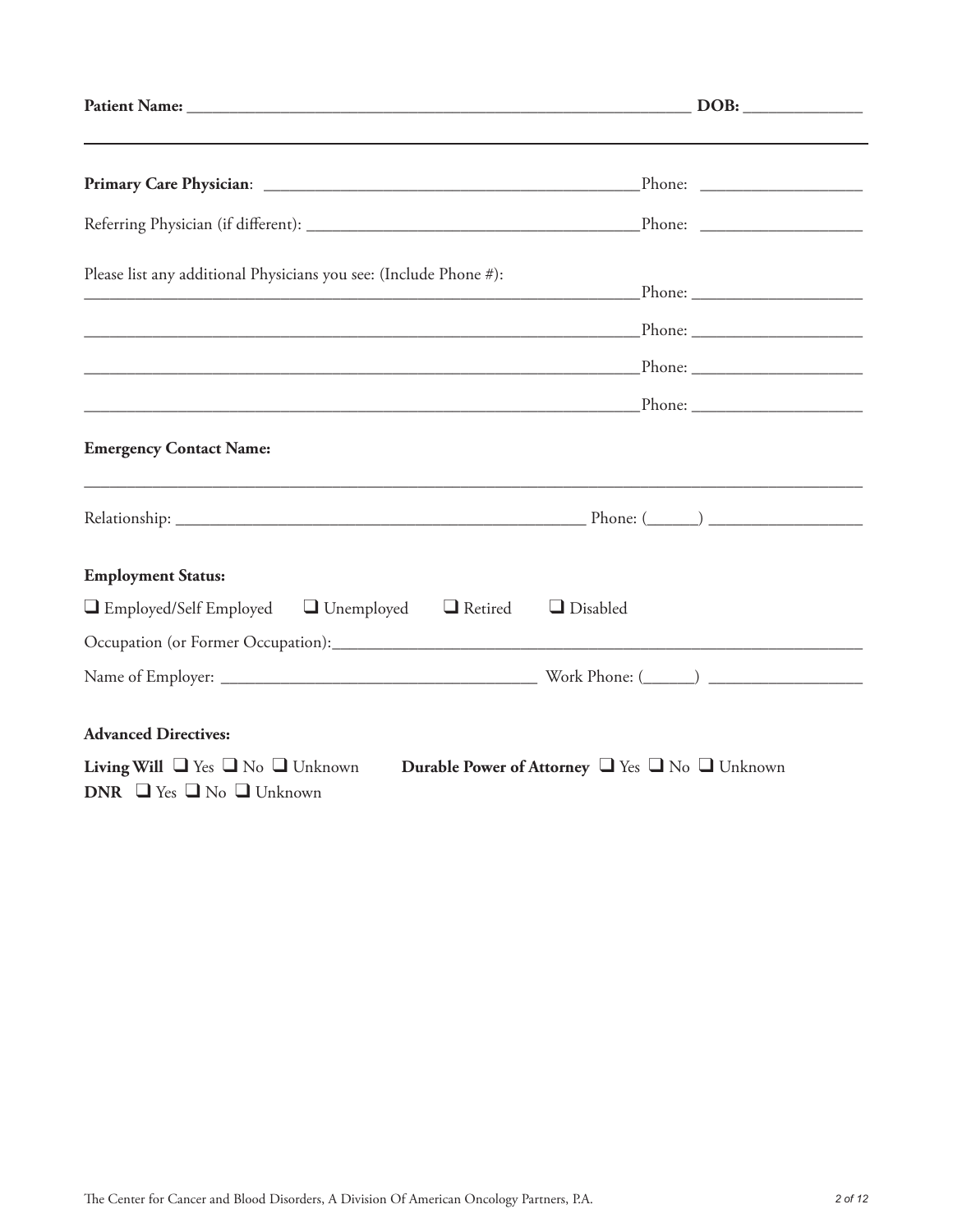**Patient Name: \_\_\_\_\_\_\_\_\_\_\_\_\_\_\_\_\_\_\_\_\_\_\_\_\_\_\_\_\_\_\_\_\_\_\_\_\_\_\_\_\_\_\_\_\_\_\_\_\_\_\_\_\_\_\_\_\_\_\_ DOB: \_\_\_\_\_\_\_\_\_\_\_\_\_\_**

**Medical History** Have you EVER had any of the following:

| $\Box$ Asthma                                                                                            | Neurological Disorder/Chronic Headaches | $\Box$ Arthritis                    |
|----------------------------------------------------------------------------------------------------------|-----------------------------------------|-------------------------------------|
| $\Box$ Psychiatric Disorder/Illness                                                                      | Blood Pressure Disorder/Hypertension    | Pulmonary Embolism/DVT/Blood Clots  |
| $\Box$ Cancer                                                                                            | $\Box$ Stroke                           | Cholesterol Disorder/Hyperlipidemia |
| $\Box$ Seizures or Epilepsy                                                                              | $\Box$ COPD                             | $\Box$ Sleep Apnea                  |
| $\Box$ Diabetes                                                                                          | $\Box$ Thyroid Disorder                 | Eye Disorder (i.e. Glaucoma)        |
| $\Box$ Urinary/Kidney Disorder                                                                           | Heart Attack/Heart Disease/Atrial Fib   | $\Box$ Other                        |
| Please list any other medical illnesses or problems and provide details for any of the above conditions: |                                         |                                     |

\_\_\_\_\_\_\_\_\_\_\_\_\_\_\_\_\_\_\_\_\_\_\_\_\_\_\_\_\_\_\_\_\_\_\_\_\_\_\_\_\_\_\_\_\_\_\_\_\_\_\_\_\_\_\_\_\_\_\_\_\_\_\_\_\_\_\_\_\_\_\_\_\_\_\_\_\_\_\_\_\_\_\_\_\_\_\_\_\_\_\_ \_\_\_\_\_\_\_\_\_\_\_\_\_\_\_\_\_\_\_\_\_\_\_\_\_\_\_\_\_\_\_\_\_\_\_\_\_\_\_\_\_\_\_\_\_\_\_\_\_\_\_\_\_\_\_\_\_\_\_\_\_\_\_\_\_\_\_\_\_\_\_\_\_\_\_\_\_\_\_\_\_\_\_\_\_\_\_\_\_\_\_

**Surgery History** Please list ANY surgeries you have had and the approximate date.

| Procedure | Date | Complications |
|-----------|------|---------------|
|           |      |               |
|           |      |               |
|           |      |               |
|           |      |               |

# **Prior Cancer Treatment** Do you currently have cancer? ❑ Yes ❑ No

| <b>Type of Cancer</b> | <b>Year Diagnosed</b> | <b>Treatment</b>                              | Hospital/Doctor's Office Where You<br><b>Received Treatment</b> |
|-----------------------|-----------------------|-----------------------------------------------|-----------------------------------------------------------------|
|                       |                       | $\Box$ Biotherapy<br>$\Box$ Surgery           | Name:                                                           |
|                       |                       | $\Box$ Radiation $\Box$ Radiation<br>Implants | Address:                                                        |
|                       |                       | $\Box$ Chemotherapy                           | Phone:                                                          |
|                       |                       | $\Box$ Biotherapy<br>$\Box$ Surgery           | Name:                                                           |
|                       |                       | $\Box$ Radiation $\Box$ Radiation<br>Implants | Address:                                                        |
|                       |                       | $\Box$ Chemotherapy                           | Phone:                                                          |
|                       |                       | $\Box$ Biotherapy<br>$\Box$ Surgery           | Name:                                                           |
|                       |                       | $\Box$ Radiation $\Box$ Radiation<br>Implants | Address:                                                        |
|                       |                       | $\Box$ Chemotherapy                           | Phone:                                                          |

#### **Allergies**

Are you allergic to any medications or other substances? ❑ Yes ❑ No Please list allergies and reactions:

\_\_\_\_\_\_\_\_\_\_\_\_\_\_\_\_\_\_\_\_\_\_\_\_\_\_\_\_\_\_\_\_\_\_\_\_\_\_\_\_\_\_\_\_\_\_\_\_\_\_\_\_\_\_\_\_\_\_\_\_\_\_\_\_\_\_\_\_\_\_\_\_\_\_\_\_\_\_\_\_\_\_\_\_\_\_\_\_\_\_\_ \_\_\_\_\_\_\_\_\_\_\_\_\_\_\_\_\_\_\_\_\_\_\_\_\_\_\_\_\_\_\_\_\_\_\_\_\_\_\_\_\_\_\_\_\_\_\_\_\_\_\_\_\_\_\_\_\_\_\_\_\_\_\_\_\_\_\_\_\_\_\_\_\_\_\_\_\_\_\_\_\_\_\_\_\_\_\_\_\_\_\_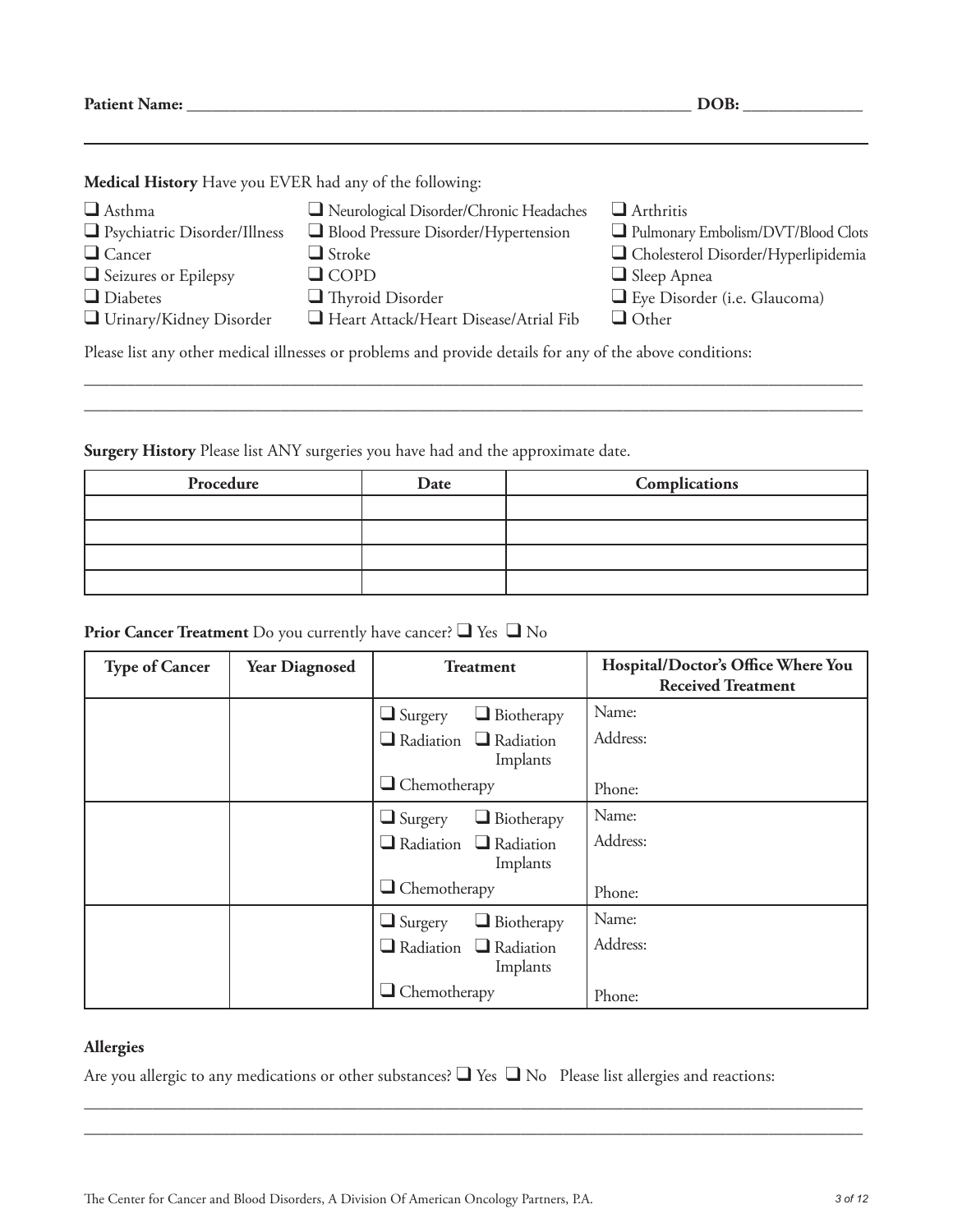#### **Medication List**

| <b>Medication Name</b> | Dose | Frequency |
|------------------------|------|-----------|
|                        |      |           |
|                        |      |           |
|                        |      |           |
|                        |      |           |
|                        |      |           |
|                        |      |           |
|                        |      |           |

Do you have additional medications not listed above? ■ Yes ■ No If yes, please use the back of this page to list all others.

#### **Health Maintenance**

Date of last bone density: \_\_\_\_\_\_\_\_\_\_\_\_\_\_\_\_\_\_\_\_

Date of last pap smear: \_\_\_\_\_\_\_\_\_\_\_\_\_\_\_\_\_\_\_\_\_\_ Have you ever had an abnormal PAP smear? ❑ Yes ❑ No

Date of last mammogram: \_\_\_\_\_\_\_\_\_\_\_\_\_\_\_\_\_\_\_ Was that mammogram normal? ❑ Yes ❑ No

Date of last colonoscopy: \_\_\_\_\_\_\_\_\_\_\_\_\_\_\_\_\_\_\_\_ Was that colonoscopy normal? ❑ Yes ❑ No

**Family Medical History** Please indicate any major conditions, including cancers, that your immediate family members have had.

| Relative    | <b>Condition and Description</b> | Living? | If deceased, at what age? |
|-------------|----------------------------------|---------|---------------------------|
| Mother      |                                  | N<br>Y  |                           |
| Father      |                                  | Y<br>N  |                           |
| Sibling     |                                  | Y<br>N  |                           |
| Sibling     |                                  | Y<br>N  |                           |
| Sibling     |                                  | N<br>Y  |                           |
| Grandparent |                                  | N<br>Y  |                           |
| Grandparent |                                  | N<br>Y  |                           |
| Other       |                                  | v<br>N  |                           |

#### **Social History**

| Do you currently smoke? $\Box$ Yes $\Box$ No If no, previously? $\Box$ Yes $\Box$ No                                   |
|------------------------------------------------------------------------------------------------------------------------|
| Years smoked Packs per day                                                                                             |
| Do you use other tobacco products? $\Box$ Yes $\Box$ No Consume Alcohol? $\Box$ Yes $\Box$ No If yes, drinks per week: |
| Marital Status: $\Box$ Single $\Box$ Married $\Box$ Divorced $\Box$ Widowed                                            |
| Do you suffer from domestic violence? $\Box$ Yes $\Box$ No Do you feel safe at home? $\Box$ Yes $\Box$ No              |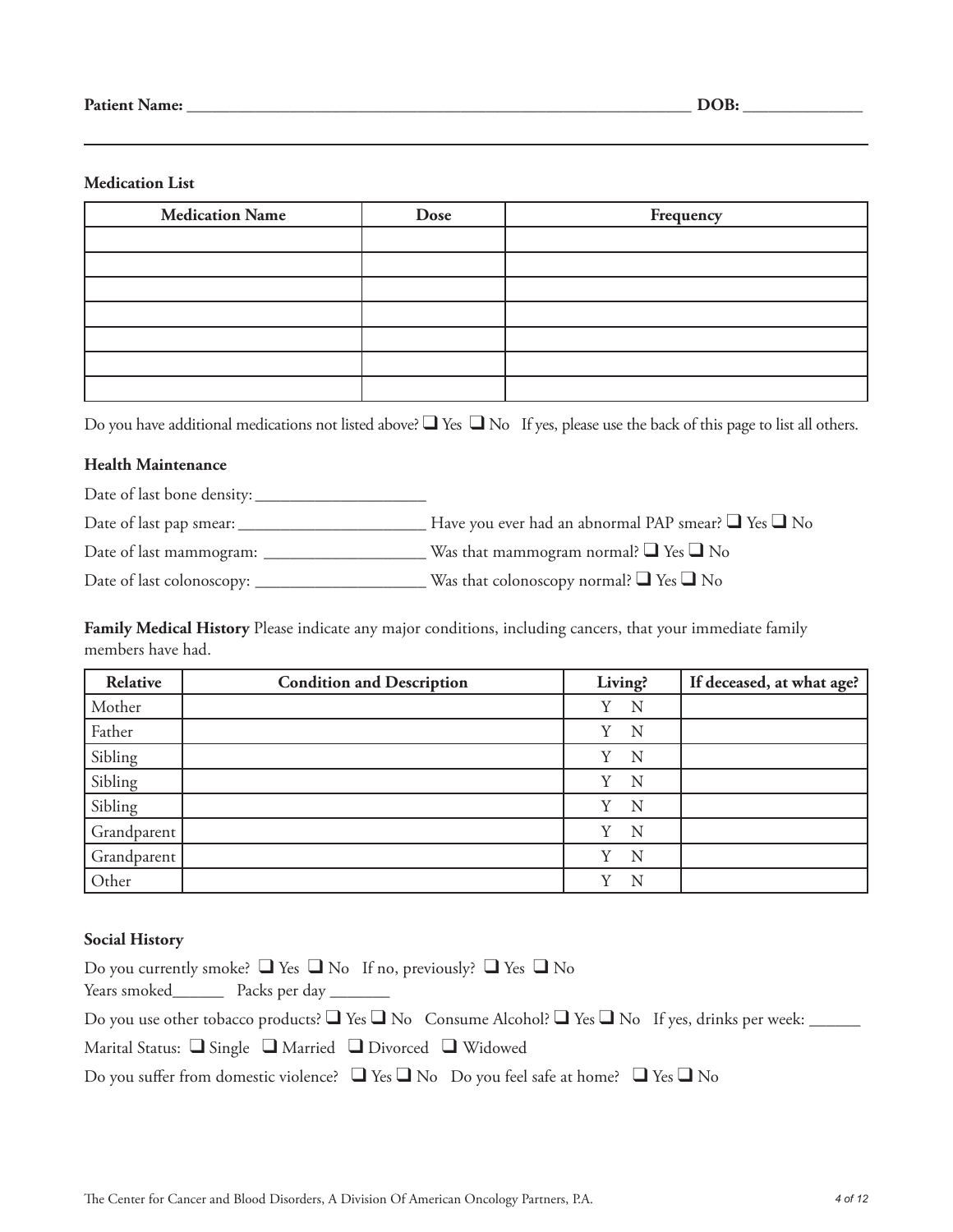| General                                |                          |                                                       |                                          |  |
|----------------------------------------|--------------------------|-------------------------------------------------------|------------------------------------------|--|
| $\Box$ None                            | $\Box$ Feeling Tired     | $\Box$ Fever                                          | $\Box$ Weight Gain                       |  |
| $\Box$ Chills                          | $\Box$ Weight Loss       | $\Box$ Feeling Poorly                                 |                                          |  |
| <b>Eyes</b>                            |                          |                                                       |                                          |  |
| $\Box$ None                            | $\Box$ Dry Eyes          | $\Box$ Eye Pain                                       | $\Box$ Itchy Eyes                        |  |
| Vision Changes                         | $\Box$ Eyesight Problems |                                                       |                                          |  |
|                                        |                          |                                                       |                                          |  |
| Ear/Nose/Throat<br>$\Box$ None         | $\Box$ Earache           |                                                       | Nose Bleeds                              |  |
| Sinus Problems                         | $\Box$ Sore Throat       | $\Box$ Loss of Hearing<br>$\Box$ Hoarseness           |                                          |  |
|                                        |                          |                                                       |                                          |  |
| Heart                                  |                          |                                                       |                                          |  |
| $\Box$ None                            | Chest Pain               | $\Box$ Palpitations                                   | $\Box$ Slow Heart Rate                   |  |
| $\Box$ Leg Swelling                    | $\Box$ Fast heart rate   | $\Box$ Leg pain, discomfort or fatigue during walking |                                          |  |
| <b>Lungs/Breathing</b>                 |                          |                                                       |                                          |  |
| $\Box$ None                            | $\Box$ Cough             | $\Box$ Wheezing                                       | Shortness of Breath                      |  |
| $\Box$ Trouble breathing with exertion |                          |                                                       | $\Box$ Trouble breathing when lying flat |  |
| Gastrointestinal                       |                          |                                                       |                                          |  |
| $\Box$ None                            | $\Box$ Abdominal Pain    | $\Box$ Constipation                                   | $\Box$ Diarrhea                          |  |
| $\Box$ Heartburn                       | $\Box$ Nausea            | $\Box$ Vomiting                                       | $\Box$ Blood in stool                    |  |
|                                        |                          |                                                       |                                          |  |
| <b>Skin</b><br>$\Box$ None             | $\Box$ Acne              |                                                       |                                          |  |
|                                        |                          | $\Box$ Itching                                        | $\Box$ Change in mole                    |  |
| Skin Lesions                           | Skin Wound               | $\Box$ Breast Lump                                    |                                          |  |
| <b>Neurological</b>                    |                          |                                                       |                                          |  |
| $\Box$ None                            | Limb Weakness            | $\Box$ Confused                                       | $\Box$ Loss of Memory                    |  |
| $\Box$ Convulsions                     | $\Box$ Headaches         | $\Box$ Dizziness                                      | $\Box$ Difficulty Walking                |  |
| Psychiatric                            |                          |                                                       |                                          |  |
| $\Box$ None                            | $\Box$ Suicidal          | $\Box$ Anxiety                                        | $\Box$ Disturbed Sleep                   |  |
| $\Box$ Depression                      | Emotional Problems       | Change in Personality                                 |                                          |  |
| Endocrine                              |                          |                                                       |                                          |  |
| $\Box$ None                            | $\Box$ Hair Loss         | Weak Muscles                                          | $\Box$ Hot Flashes                       |  |
| $\Box$ Feeling Weak                    | Deepening Voice          |                                                       |                                          |  |
| Hem/Lymph                              |                          |                                                       |                                          |  |
| $\Box$ None                            | $\Box$ Easy Bleeding     | $\Box$ Easy Bruising                                  | $\Box$ Swollen Glands                    |  |
|                                        |                          |                                                       |                                          |  |

**Review of Systems** Please indicate ALL that you have experienced within the last 6-12 months.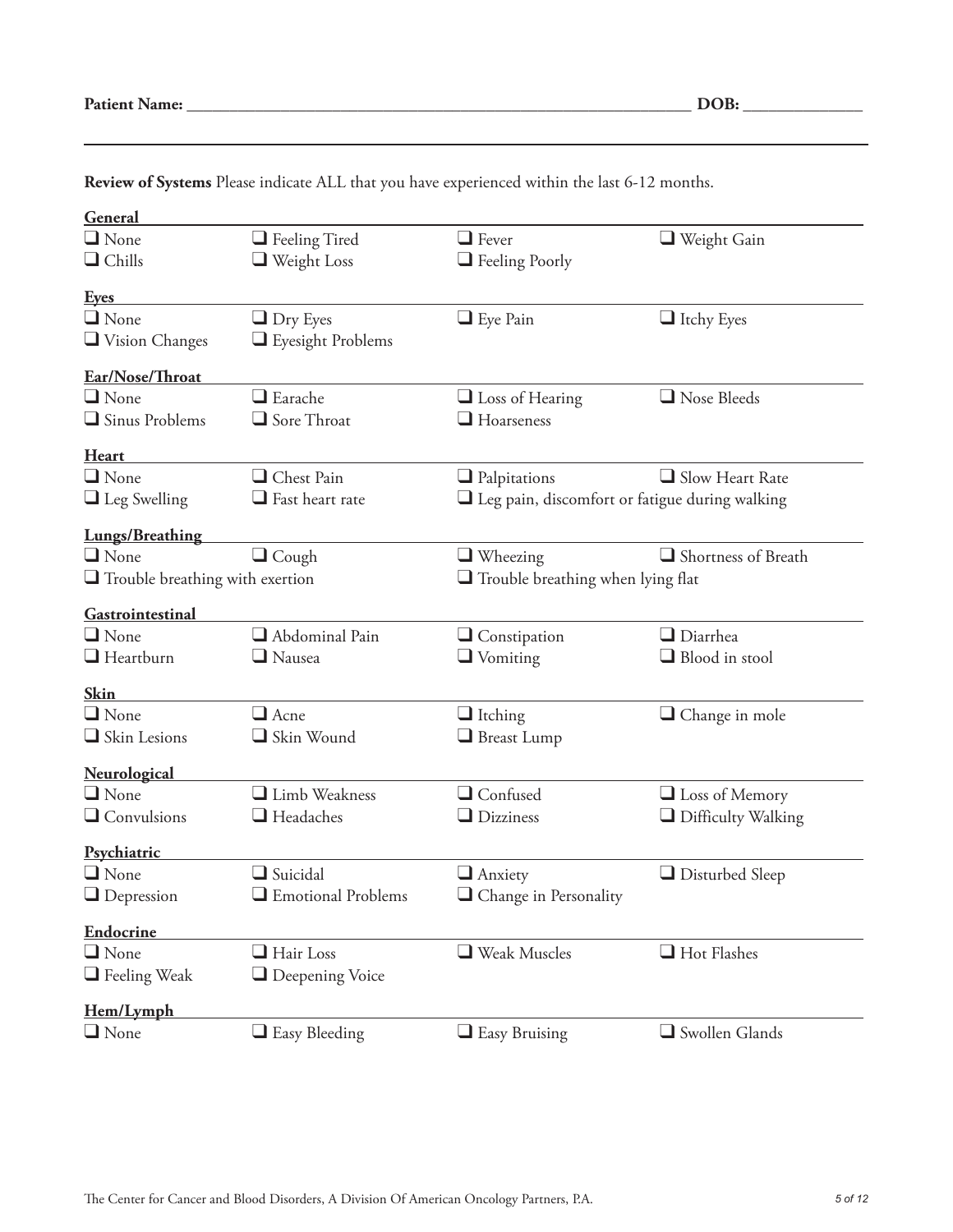# **AUTHORIZATION AND RELEASE TO BE PHOTOGRAPHED FOR ELECTRONIC MEDICAL RECORDS**

I authorize The Center for Cancer and Blood Disorders (CCBD/AOP), a division of American Oncology Partners, P.A. (CCBD/AOP), to take my photograph (digital camera/video may be used). These photos may then be placed in my CCBD/AOP electronic medical record for identification purposes and/or medical documentation.

By signing this, I verify that I have received a copy of this authorization form for my records.

Patient Name (Print)

Patient or Guarantor (Signature)

Date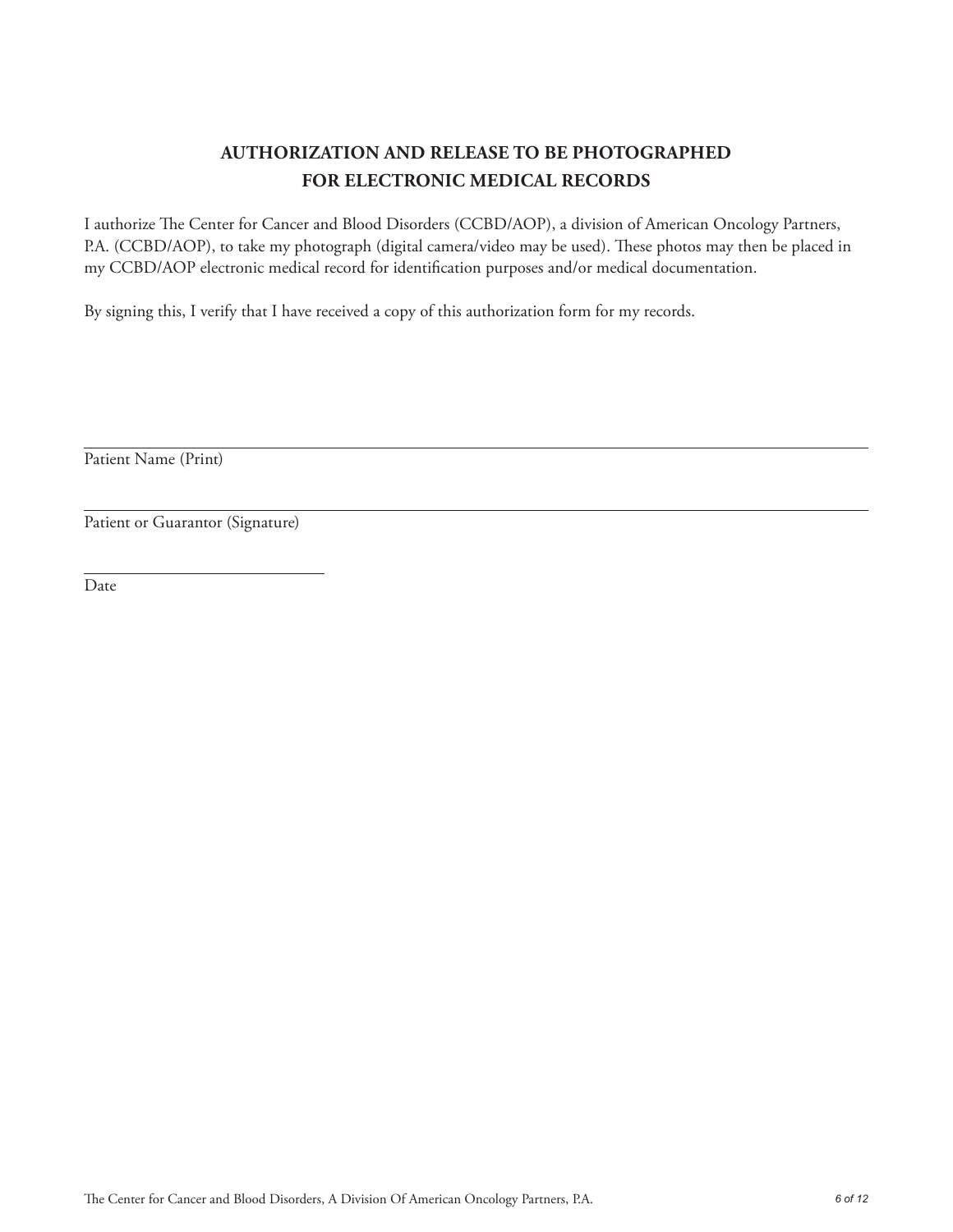# **REQUEST FOR RELEASE OF RECORDS**

I, \_\_\_\_\_\_\_\_\_\_\_\_\_\_\_\_\_\_\_\_\_\_\_\_\_\_\_\_\_\_\_\_\_\_\_\_\_\_\_\_\_\_\_\_, request a copy of my complete medical record from the office of:

––––––––––––––––––––––––––––––––––––––––––––––––––––––––––––––––––––––––––––––––––––––––––

––––––––––––––––––––––––––––––––––––––––––––––––––––––––––––––––––––––––––––––––––––––––––

––––––––––––––––––––––––––––––––––––––––––––––––––––––––––––––––––––––––––––––––––––––––––

––––––––––––––––––––––––––––––––––––––––––––––––––––––––––––––––––––––––––––––––––––––––––

Name and address of practitioner

#### **To be sent to The Center for Cancer and Blood Disorders:** *(Internal use)*

Address, City, State, Zip Code

Fax/Telephone Number

\_\_\_\_\_\_ I give permission to release my medical records to the above listed person, company or medical facility. I understand that my records will be sent via telephone communication.

It is my understanding that by signing this authorization for release of my records, I am giving permission for The Center for Cancer and Blood Disorders (CCBD/AOP) to receive copies of any medical, psychiatric, AIDS, AIDSrelated syndromes, HIV testing, alcohol and/or drug abuse related information for the above listed person(s) or organization. I also understand that this authorization may be revoked at any time except to the extent action has been taken prior to

revocation. This consent is valid indefinitely until there is written communication received to revoke.

\_\_\_\_\_\_\_\_\_\_\_\_\_\_\_\_\_\_\_\_\_\_\_\_\_\_\_\_\_\_\_\_\_\_\_\_\_\_\_\_\_\_\_\_\_\_\_\_\_\_\_\_\_\_\_\_\_\_\_\_\_ \_\_\_\_\_\_\_\_\_\_\_\_\_\_\_\_\_\_\_

\_\_\_\_\_\_\_\_\_\_\_\_\_\_\_\_\_\_\_\_\_\_\_\_\_\_\_\_\_\_\_\_\_\_\_\_\_\_\_\_\_\_\_\_\_\_\_\_\_\_\_\_\_\_\_\_\_\_\_\_\_ \_\_\_\_\_\_\_\_\_\_\_\_\_\_\_\_\_\_\_

\_\_\_\_\_\_\_DISCLAIMER: Not signing does not prevent me from receiving care.

\_\_\_\_\_\_\_\_\_\_\_\_\_\_\_\_\_\_\_\_\_\_\_\_\_\_\_\_\_\_\_\_\_\_\_\_\_\_\_\_\_\_\_\_\_\_\_\_\_\_\_\_\_\_\_\_\_\_\_\_\_

Patient Name (Print) Date

Patient Date of Birth

Patient or Guarantor (Signature) Date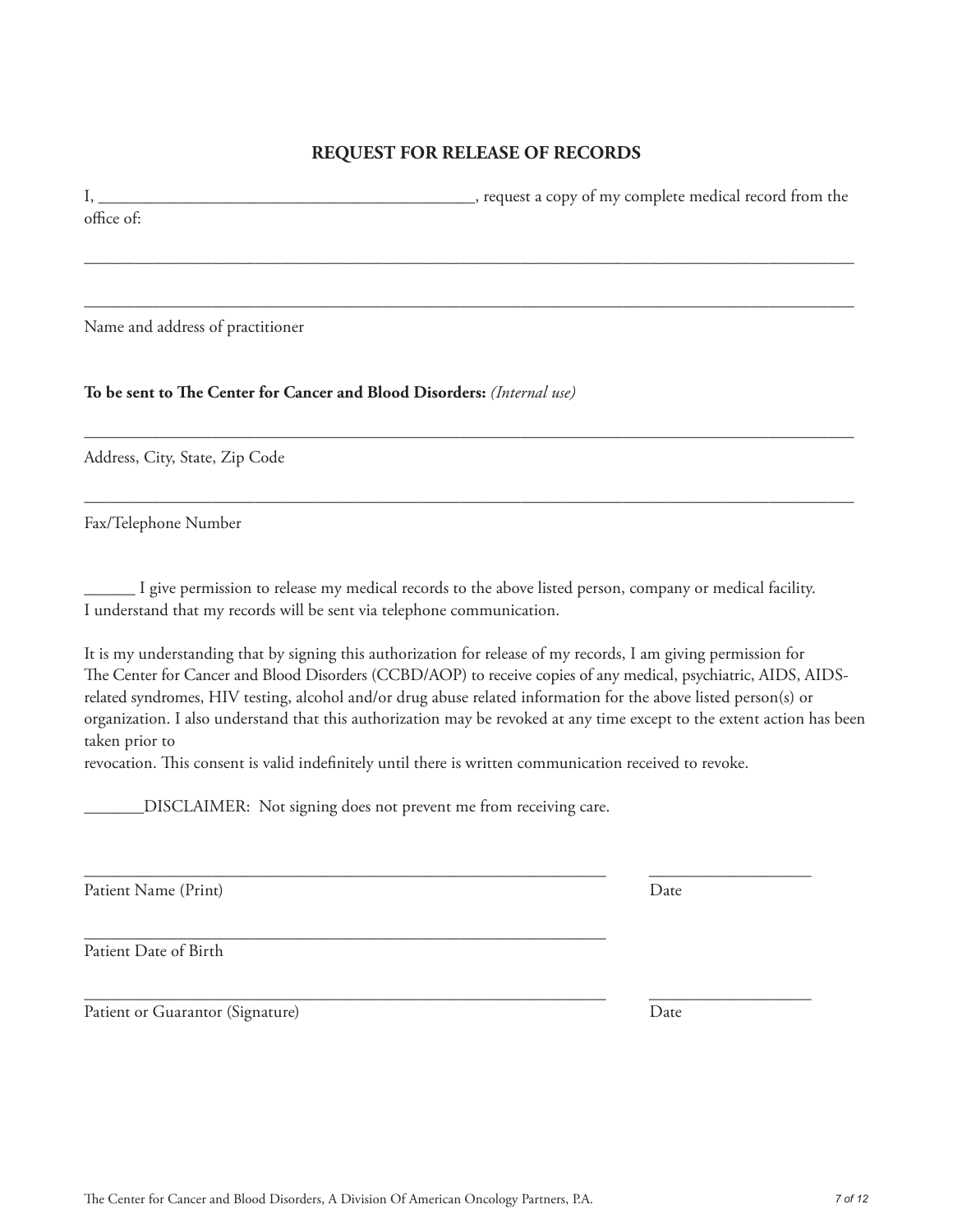#### **CONSENT TO DISCLOSE MEDICAL INFORMATION**

Please check one of the following:

**\_\_\_\_\_\_ I give permission to the employees of The Center for Cancer and Blood Disorders (CCBD/AOP), a division of American Oncology Partners, P.A. to disclose my Protected Health Information to me and the following individual(s):**

| Relation: ___________________ |        |
|-------------------------------|--------|
|                               | Phone: |
|                               |        |
| Relation: ___________________ |        |
|                               |        |
|                               |        |

\_\_\_\_\_\_ I request that all my Protected Health Information be disclosed ONLY to me and no other **individual(s)**.

I understand that I may revoke or change this Consent at any time by filling out another Consent form to replace this one.

Patient Name (Print) Date

Patient or Guarantor (Signature)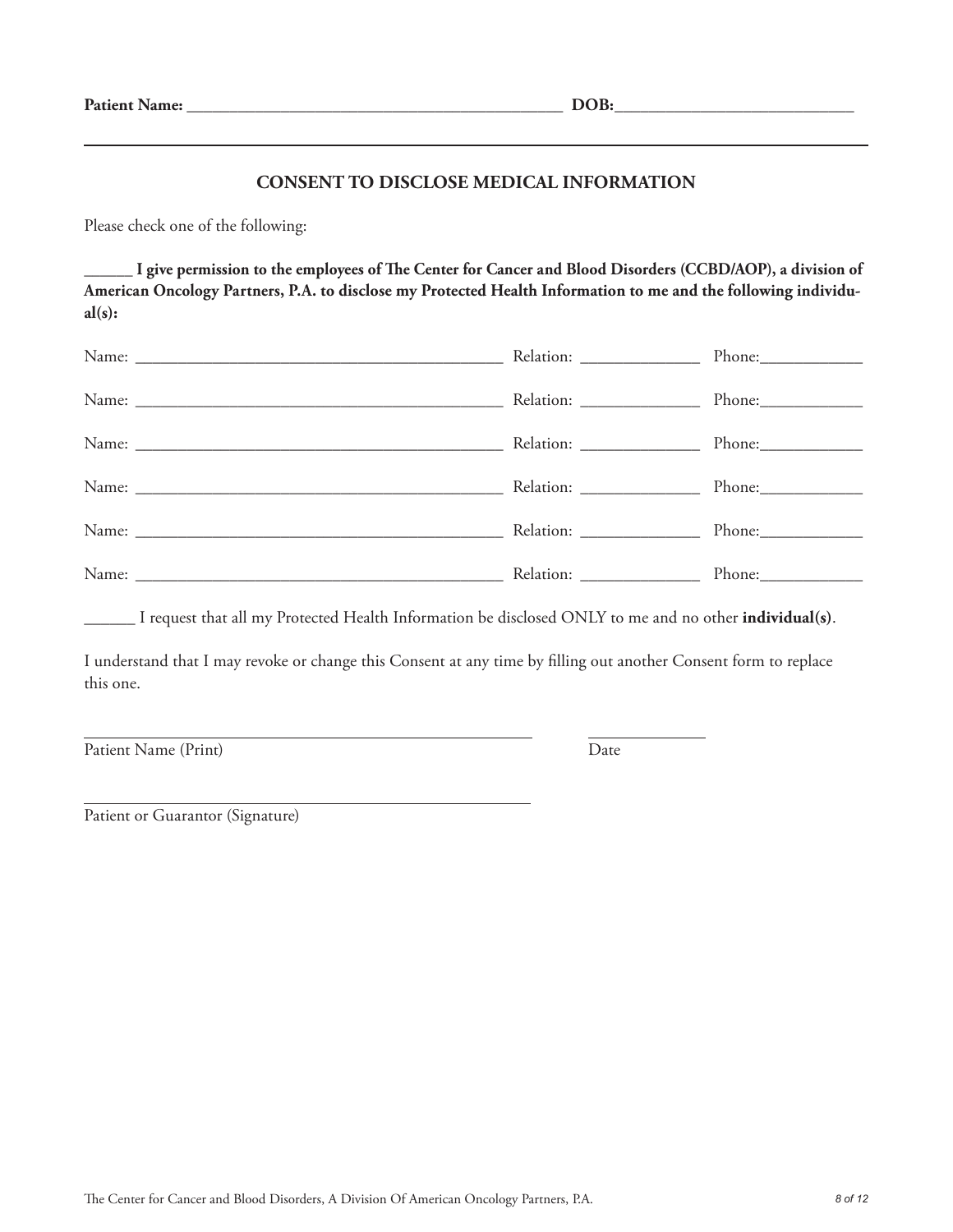| <b>Patient Name:</b> |  |
|----------------------|--|
|----------------------|--|

**POB:\_\_\_\_\_\_\_\_\_\_\_\_\_\_\_\_\_\_\_\_\_\_\_\_\_\_\_** 

# **INSURANCE INFORMATION**

| Does plan have prescription coverage? $\Box$ Yes $\Box$ No |  |
|------------------------------------------------------------|--|
|                                                            |  |
|                                                            |  |
|                                                            |  |
|                                                            |  |
|                                                            |  |
|                                                            |  |
| Does plan have prescription coverage? $\Box$ Yes $\Box$ No |  |
|                                                            |  |
|                                                            |  |
|                                                            |  |
| $Policy\#/Bin\#$                                           |  |

I certify that the information provided is accurate. I will notify The Center for Cancer and Blood Disorders (CCBD/ AOP), a division of American Oncology Partners, P.A. of any changes as soon as they become available. I understand that it is my responsibility to update us of any changes to my insurance plan or I may be held liable for the full balance of my treatment.

\_\_\_\_\_\_\_\_\_\_\_\_\_\_\_\_\_\_\_\_\_\_\_\_\_\_\_\_\_\_\_\_\_\_\_\_\_\_\_\_\_\_\_\_\_\_\_\_\_\_\_\_\_\_\_\_\_\_\_\_\_\_\_ \_\_\_\_\_\_\_\_\_\_\_\_\_\_\_\_\_\_

Patient Name (Print) Date

Patient or Guarantor (Signature)

\_\_\_\_\_\_\_\_\_\_\_\_\_\_\_\_\_\_\_\_\_\_\_\_\_\_\_\_\_\_\_\_\_\_\_\_\_\_\_\_\_\_\_\_\_\_\_\_\_\_\_\_\_\_\_\_\_\_\_\_\_\_\_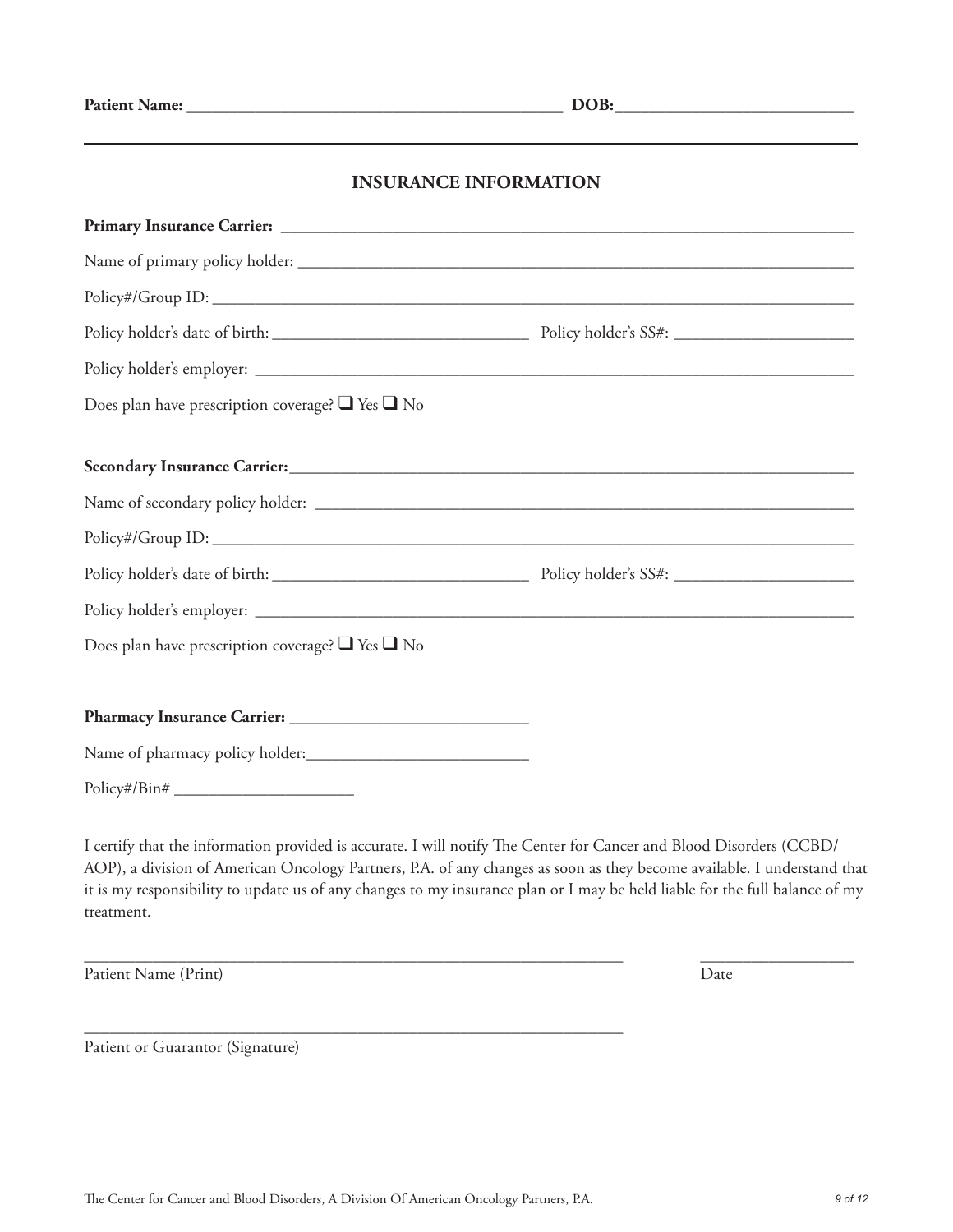# **ACKNOWLEDGEMENT OF RECEIPT OF NOTICE OF PRIVACY PRACTICES**

By signing this form, you acknowledge that you have received or have been informed that you have the right to receive a copy of the The Center for Cancer and Blood Disorders, a division of American Oncology Partners, P.A., (CCBD/AOP) Notice of Privacy Practices.

This notice is available in hard copy by verbally requesting a copy at the front desk of any The Center for Cancer and Blood Disorders, a division of American Oncology Partners, P.A., (CCBD/AOP) facility or by submitting a request in writing to the corporate office at The Center for Cancer and Blood Disorders, a division of American Oncology Partners, P.A., (CCBD/AOP), 3860 Colonial Blvd., Suite 100, Fort Myers, FL 33966.

You may also view and/or print a copy of the Notice of Privacy Practices by visiting **AONcology.com/policies/CCBD\_NPP.pdf**

Date:

Patient Name (Print) DOB

Patient (Signature) Date

| Patient or Guarantor (Signature) |  |
|----------------------------------|--|
|                                  |  |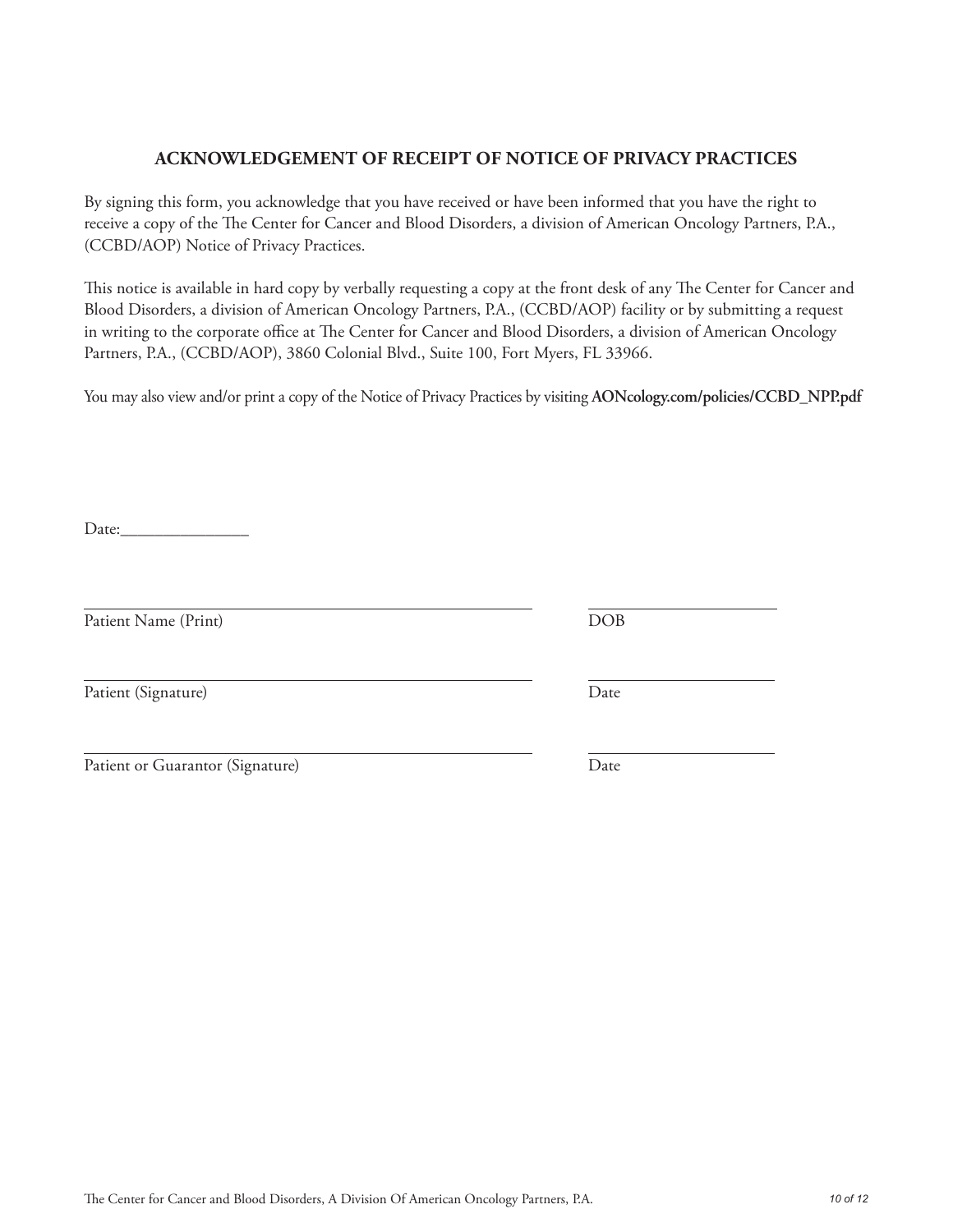# The Center for Cancer and Blood Disorders, A Division Of American Oncology Partners, P.A. *11 of 12*

# **ACKNOWLEDGMENT OF RECEIPT OF FINANCIAL POLICIES AGREEMENT**

By signing this form, you acknowledge that you have received or have been informed that you have the right to receive a copy of the The Center for Cancer and Blood Disorders, a division of American Oncology Partners, P.A., (CCBD/AOP) Financial Policies Agreement.

This notice is available in hard copy by verbally requesting a copy at the front desk of any The Center for Cancer and Blood Disorders, a division of American Oncology Partners, P.A., (CCBD/AOP) facility or by submitting a request in writing to the corporate office at The Center for Cancer and Blood Disorders, a division of American Oncology Partners, P.A., (CCBD/AOP), 3860 Colonial Blvd., Suite 100, Fort Myers, FL 33966.

You may also view and/or print a copy of the Financial Policies Agreement by visiting **AONcology.com/policies/ CCBD\_FPA.pdf**

Date:\_\_\_\_\_\_\_\_\_\_\_\_\_\_\_

Patient Name (Print) DOB

Patient (Signature) Date

Patient or Guarantor (Signature) Date